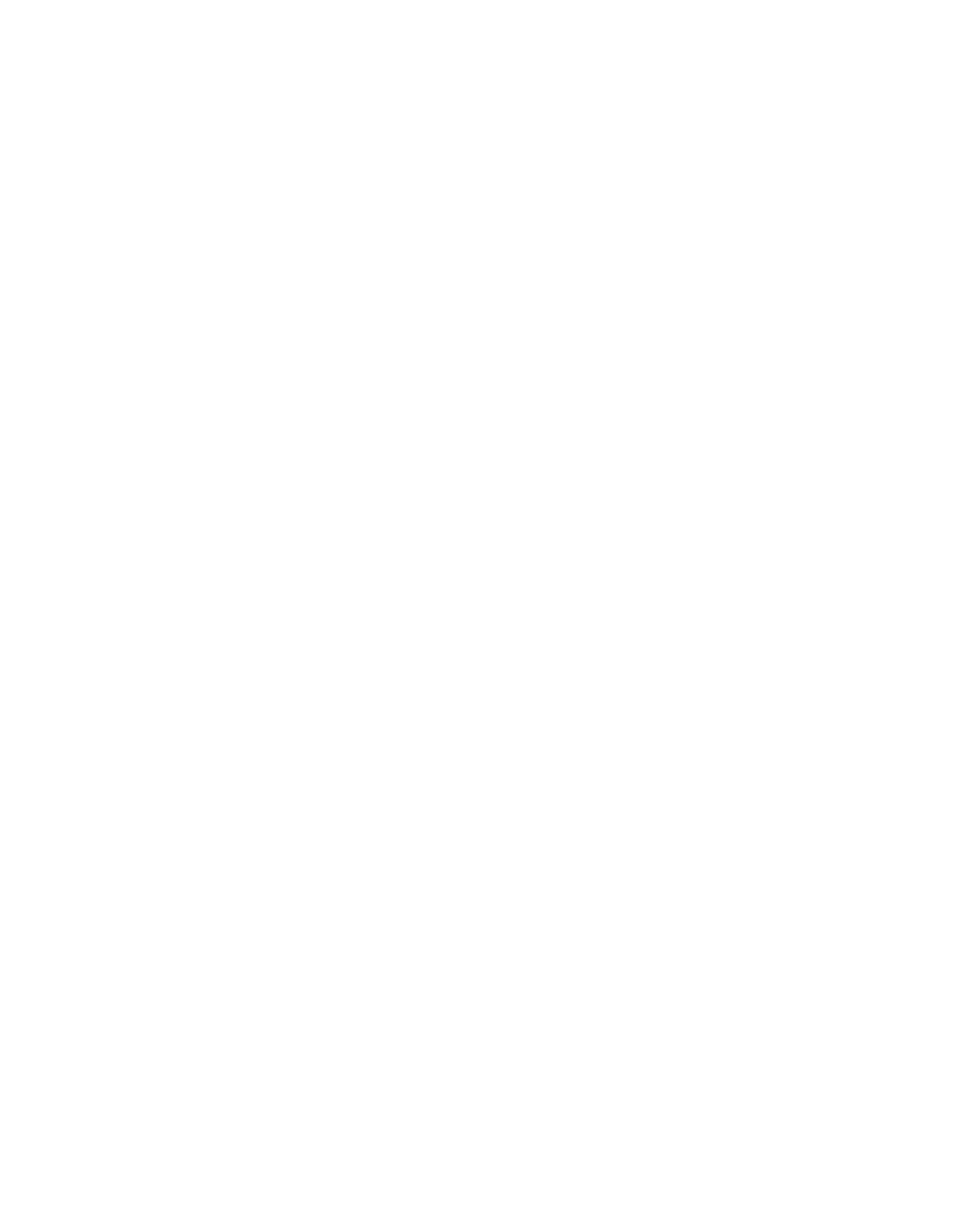#### **BURKE, Justice.**

[¶1] Mr. Hankins appeals his convictions on charges of burglary and attempted sexual assault. He claims that the district court infringed on his constitutional right to be represented by counsel of his choice. We will affirm.

#### *ISSUE*

[¶2] The issue in this appeal is whether Mr. Hankins was denied a fair opportunity to secure counsel of his own choice.

#### *FACTS*

[¶3] In February, 2011, Mr. Hankins was charged with burglary and attempted sexual assault. He engaged an attorney to defend him. Trial was scheduled to begin on September 7, 2011. In July, 2011, Mr. Hankins' counsel was severely injured in a motorcycle accident, and was unable to continue representing Mr. Hankins. At the request of the State, the district court convened a status conference on August 2, 2011, to assess the situation.

[¶4] Because this status conference is at the heart of this case, we set forth in full the discussion between the district court and Mr. Hankins:

> THE COURT: All right. So, Mr. Hankins, here's where things stand right now. We have trial set on September the  $7<sup>th</sup>$ , just over a month from today. We have pretrial motions pending that need to be resolved within the next two weeks, at least; sooner, if possible. And I know you've known about this situation, at least for a while.

> You have three options at this point. You can either submit an affidavit to the Court  $-$  a financial affidavit and request assignment of a public defender, which assuming you qualify, I will be happy to do.

> You can go find another attorney for yourself, if that's what you would prefer to do.

> > Or I guess [you could] be representing yourself.

But we have a trial scheduled, and that trial is going ahead as scheduled, as far as I'm concerned right now. So what's it going to be?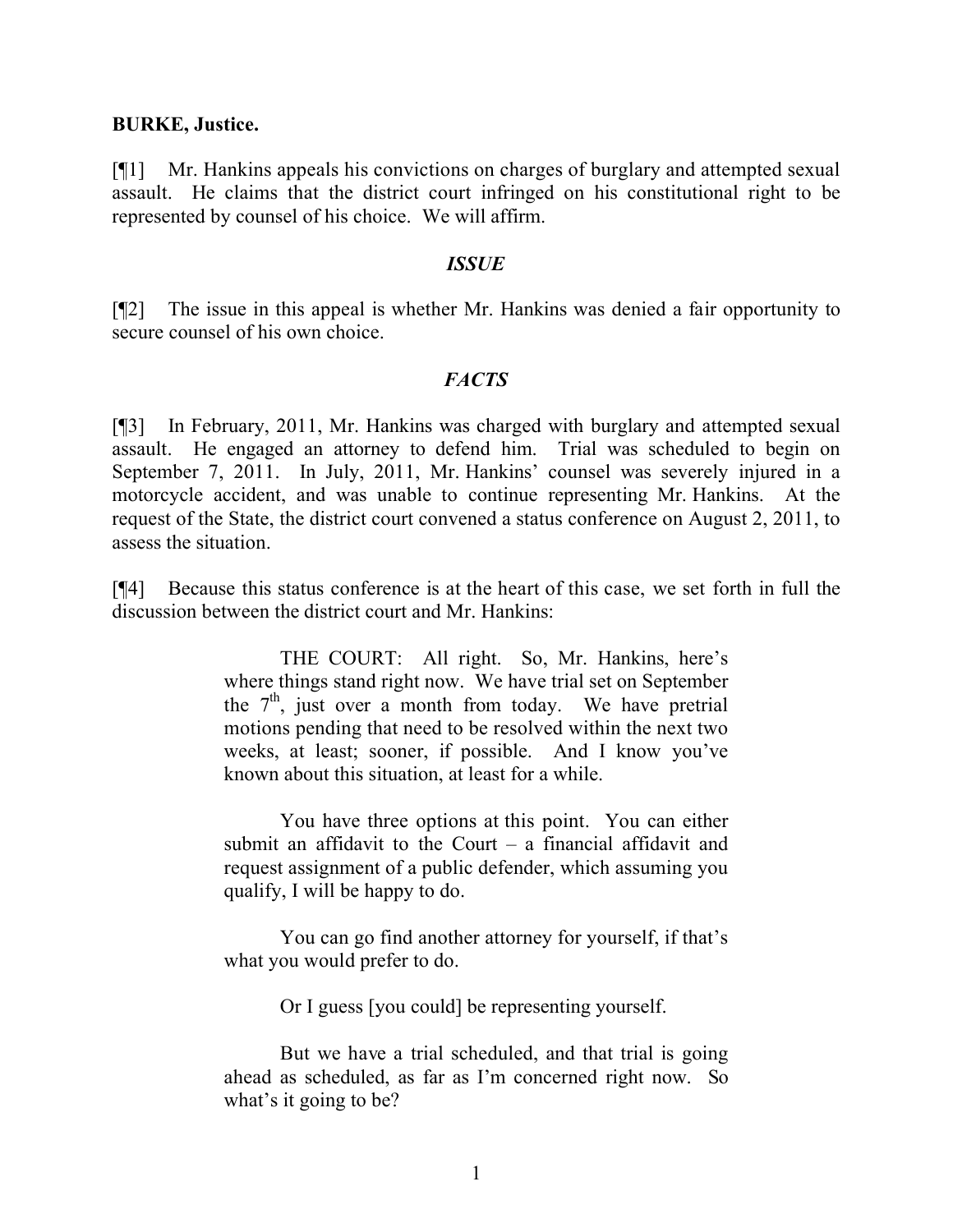THE DEFENDANT: Your Honor, I've only known of [my attorney's] disposition for about two weeks now. I have been in touch with [another attorney], and he's informed me of [my attorney's] situation and the probability that he would not be able to have the capacity to represent me.

I have been in search for better than a week for alternative counsel, and that's the route I wish to take at this moment.

THE COURT: Here's the problem we have. Every day that goes by makes it that much harder to hire a private attorney. As we get closer to trial, that difficulty increases geometrically. You are probably to the point right now where it is going to be very, very difficult to find somebody on a month's notice to try a case like this. You're welcome to try if you'd like, but I'm telling you now, the odds are not good, and we are going to trial on this. I am not going to move this.

So if you want to continue to do that, that's fine, but were I you, I would suggest very, very strongly that you complete a financial affidavit and that you let me see if you qualify for appointment of a public defender. If you find somebody after that, great. The public defender's office can step out. But I am not going to put this date off because you can't find a lawyer. And I can see that coming right now.

#### THE DEFENDANT: Yes, sir.

THE COURT: So I would strongly suggest that you do that. Quite frankly, the public defender's people here have more trial experience in court than anybody you are likely to find anyway. That's what they do. So it's not like you're getting some lesser degree of representation by any means. [One lawyer] in the public defender's office had two acquittals in jury trials last week. So these people know what they're about.

But it is going to be very difficult. I mean, I have been in this business for a long time, and I'm telling you . . . trying to find a good trial attorney on one month's notice is almost impossible. So I'm not ordering you to but I am strongly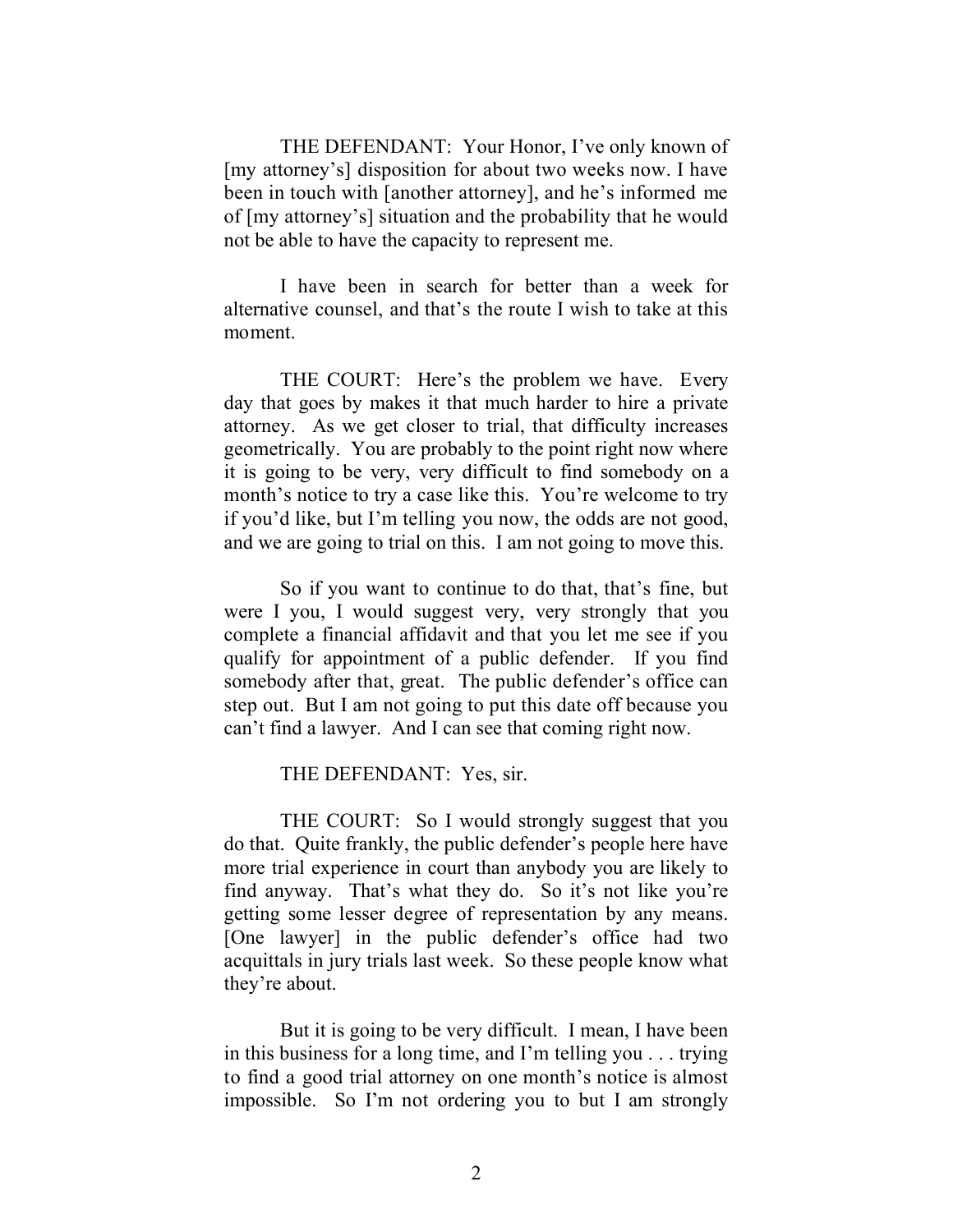suggesting, very strongly suggesting that you make the application for appointment of a public defender, because otherwise, we are going to come right up to this trial date, and you are going to be standing there without a lawyer, and we are going to be ready to go to trial. You do not want to be in that situation.

THE DEFENDANT: Yes, sir.

THE COURT: So it's your choice. As I say, it's your call, but what do you want to do?

THE DEFENDANT: I have run into difficulty of trying to find a short-term counsel. I was quite optimistic that I would receive some notice from counsel that I had been in touch with today, and pending their decision on whether they were willing to accept the case, I suppose it would be influential to my decision hereafter.

THE COURT: So you want the rest of the day to decide?

THE DEFENDANT: Yes, sir.

THE COURT: Okay. Here's the deal, then: By noon tomorrow, I want notification in writing, either an entry of appearance by your new lawyer or an application and affidavit from you for appointment of a public defender, one or the other. Because I am not going to allow you to dither on this choice until it's too late. And you're just about there now.

THE DEFENDANT: Yes, sir.

THE COURT: So you can pick up an affidavit on the way out. You can pick it up in my office. Fill it out before you leave. Leave it with my office. I won't act on it until – until I hear something, but I'll have it here and I can take action as appropriate. You let me know one way or the other by noon tomorrow.

#### THE DEFENDANT: Yes, sir.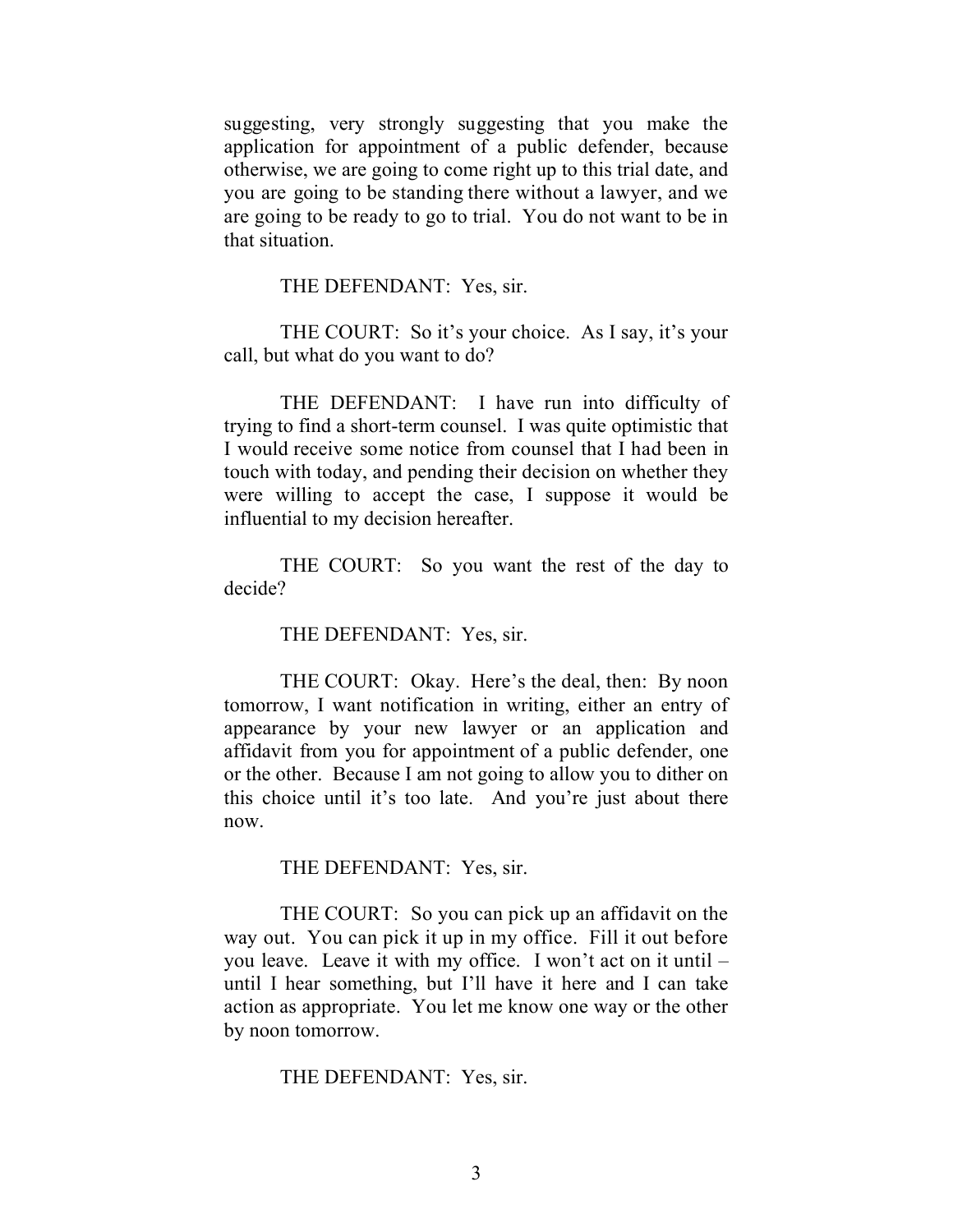THE COURT: Call my office.

THE DEFENDANT: Yes, sir.

THE COURT: All right?

THE DEFENDANT: Yes, sir.

[¶5] On the following day, in compliance with the district court's instructions, a new attorney delivered his entry of appearance to the court. At the same time, the substitute counsel also filed a motion to continue the trial and reschedule pretrial deadlines. The district court granted that motion and rescheduled Mr. Hankins' trial to begin on November 1, 2011.

[¶6] Trial was held as rescheduled. Mr. Hankins was convicted on both counts. On appeal, he contends that his constitutional right to counsel was violated because the district court allowed him only one day to make his choice of a new attorney.

### *DISCUSSION*

[¶7] Mr. Hankins invokes his constitutional right to be represented by counsel in a criminal trial.

> The Sixth Amendment provides that "[i]n all criminal prosecutions, the accused shall enjoy the right . . . to have the Assistance of Counsel for his defence." We have previously held that an element of this right is the right of a defendant who does not require appointed counsel to choose who will represent him. *See Wheat v. United States*, 486 U.S. 153, 159, 108 S.Ct. 1692, 100 L.Ed.2d 140 (1988). *Cf. Powell v. Alabama*, 287 U.S. 45, 53, 53 S.Ct. 55, 77 L.Ed. 158 (1932) ("It is hardly necessary to say that, the right to counsel being conceded, a defendant should be afforded a fair opportunity to secure counsel of his own choice").

*United States v. Gonzalez-Lopez*, 548 U.S. 140, 144, 126 S.Ct. 2557, 2561, 165 L.Ed.2d 409 (2006). Whether Mr. Hankins' constitutional right to counsel of his choice was violated is a question of law that we review *de novo*. *Schaeffer v. State*, 2012 WY 9, ¶ 12, 268 P.3d 1045, 1053 (Wyo. 2012).

[¶8] Mr. Hankins contends that the district court interfered with his right to be represented by his chosen counsel when it gave him one day to decide between a public defender or private counsel. He asserts that, if a trial court maintains a litigation schedule